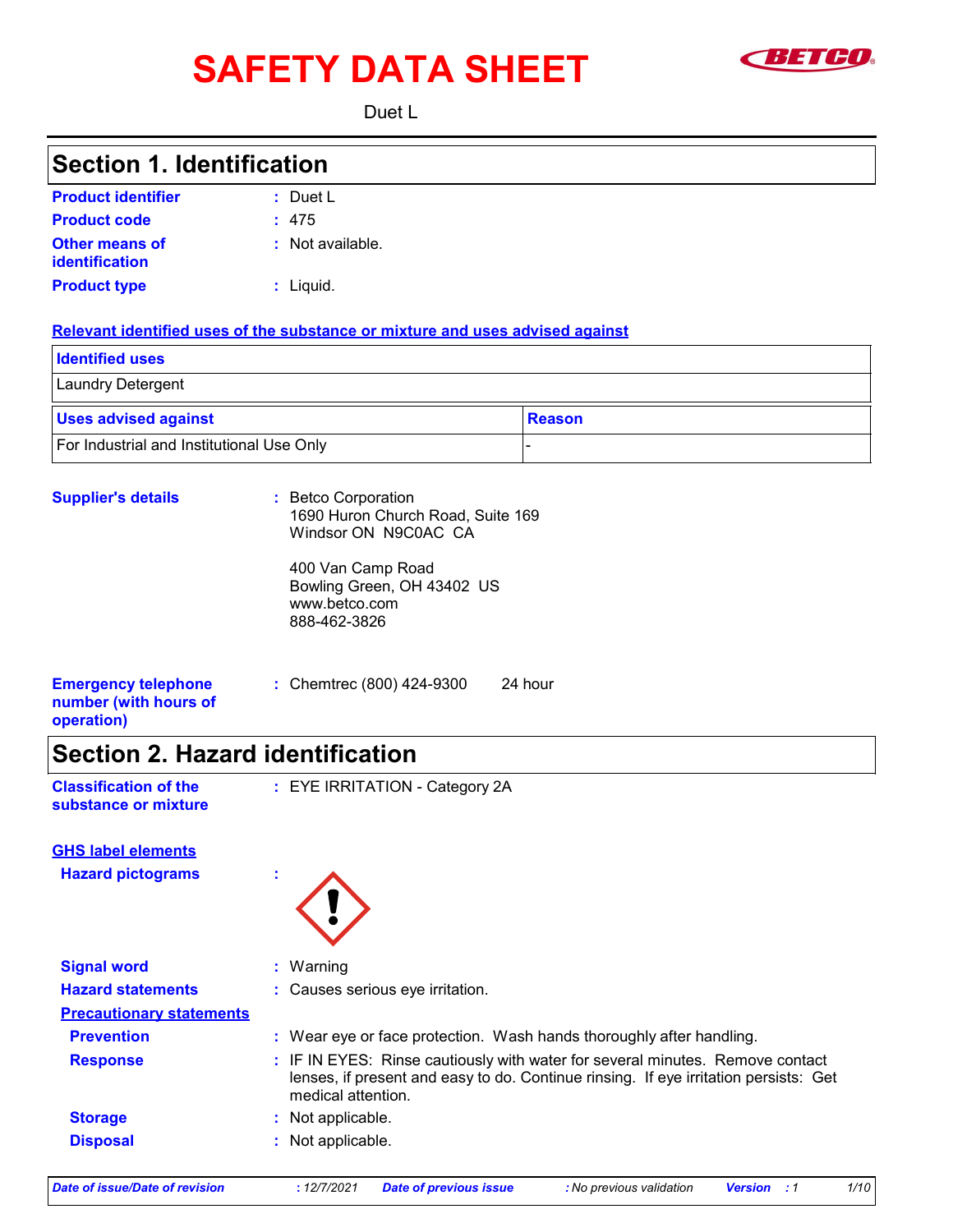## **Section 3. Composition/information on ingredients**

#### **Substance/mixture :**

#### **Other means of identification**

: Mixture

**:** Not available.

| <b>Ingredient name</b>                                | $%$ (w/w) | <b>CAS number</b> |
|-------------------------------------------------------|-----------|-------------------|
| Alcohols, C9-11, ethoxylated                          | $5 - 10$  | 68439-46-3        |
| Alcohols, C10-16, ethoxylated, sulfates, sodium salts | $1 - 5$   | 68585-34-2        |
| D-Glucopyranose, oligomers, decyl octyl glycosides    | $1 - 5$   | 68515-73-1        |
| 2-Propenoic acid, homopolymer, sodium salt            | $1 - 5$   | 9003-04-7         |

**There are no additional ingredients present which, within the current knowledge of the supplier and in the concentrations applicable, are classified as hazardous to health or the environment and hence require reporting in this section.**

**Occupational exposure limits, if available, are listed in Section 8.**

## **Section 4. First-aid measures**

| <b>Description of necessary first aid measures</b> |                                                                                                                                                                                                                                                                                                                                                                                                                                                                                                                                                                                                                                                                                                                                                                                                                              |
|----------------------------------------------------|------------------------------------------------------------------------------------------------------------------------------------------------------------------------------------------------------------------------------------------------------------------------------------------------------------------------------------------------------------------------------------------------------------------------------------------------------------------------------------------------------------------------------------------------------------------------------------------------------------------------------------------------------------------------------------------------------------------------------------------------------------------------------------------------------------------------------|
| <b>Eye contact</b>                                 | : Immediately flush eyes with plenty of water, occasionally lifting the upper and lower<br>eyelids. Check for and remove any contact lenses. Continue to rinse for at least 10<br>minutes. Get medical attention.                                                                                                                                                                                                                                                                                                                                                                                                                                                                                                                                                                                                            |
| <b>Inhalation</b>                                  | Remove victim to fresh air and keep at rest in a position comfortable for breathing.<br>If not breathing, if breathing is irregular or if respiratory arrest occurs, provide<br>artificial respiration or oxygen by trained personnel. It may be dangerous to the<br>person providing aid to give mouth-to-mouth resuscitation. Get medical attention if<br>adverse health effects persist or are severe. If unconscious, place in recovery<br>position and get medical attention immediately. Maintain an open airway. Loosen<br>tight clothing such as a collar, tie, belt or waistband.                                                                                                                                                                                                                                   |
| <b>Skin contact</b>                                | : Flush contaminated skin with plenty of water. Remove contaminated clothing and<br>shoes. Get medical attention if symptoms occur. Wash clothing before reuse.<br>Clean shoes thoroughly before reuse.                                                                                                                                                                                                                                                                                                                                                                                                                                                                                                                                                                                                                      |
| <b>Ingestion</b>                                   | : Wash out mouth with water. Remove dentures if any. Remove victim to fresh air<br>and keep at rest in a position comfortable for breathing. If material has been<br>swallowed and the exposed person is conscious, give small quantities of water to<br>drink. Stop if the exposed person feels sick as vomiting may be dangerous. Do not<br>induce vomiting unless directed to do so by medical personnel. If vomiting occurs,<br>the head should be kept low so that vomit does not enter the lungs. Get medical<br>attention if adverse health effects persist or are severe. Never give anything by<br>mouth to an unconscious person. If unconscious, place in recovery position and get<br>medical attention immediately. Maintain an open airway. Loosen tight clothing such<br>as a collar, tie, belt or waistband. |
|                                                    | Most important symptoms/effects, acute and delayed                                                                                                                                                                                                                                                                                                                                                                                                                                                                                                                                                                                                                                                                                                                                                                           |
| <b>Potential acute health effects</b>              |                                                                                                                                                                                                                                                                                                                                                                                                                                                                                                                                                                                                                                                                                                                                                                                                                              |
| <b>Eye contact</b>                                 | : Causes serious eye irritation.                                                                                                                                                                                                                                                                                                                                                                                                                                                                                                                                                                                                                                                                                                                                                                                             |
| <b>Inhalation</b>                                  | : No known significant effects or critical hazards.                                                                                                                                                                                                                                                                                                                                                                                                                                                                                                                                                                                                                                                                                                                                                                          |
| <b>Skin contact</b>                                | : No known significant effects or critical hazards.                                                                                                                                                                                                                                                                                                                                                                                                                                                                                                                                                                                                                                                                                                                                                                          |
| <b>Ingestion</b>                                   | : No known significant effects or critical hazards.                                                                                                                                                                                                                                                                                                                                                                                                                                                                                                                                                                                                                                                                                                                                                                          |
| <b>Over-exposure signs/symptoms</b>                |                                                                                                                                                                                                                                                                                                                                                                                                                                                                                                                                                                                                                                                                                                                                                                                                                              |
| <b>Eye contact</b>                                 | : Adverse symptoms may include the following:<br>pain or irritation<br>watering<br>redness                                                                                                                                                                                                                                                                                                                                                                                                                                                                                                                                                                                                                                                                                                                                   |

*Date of issue/Date of revision* **:** *12/7/2021 Date of previous issue : No previous validation Version : 1 2/10*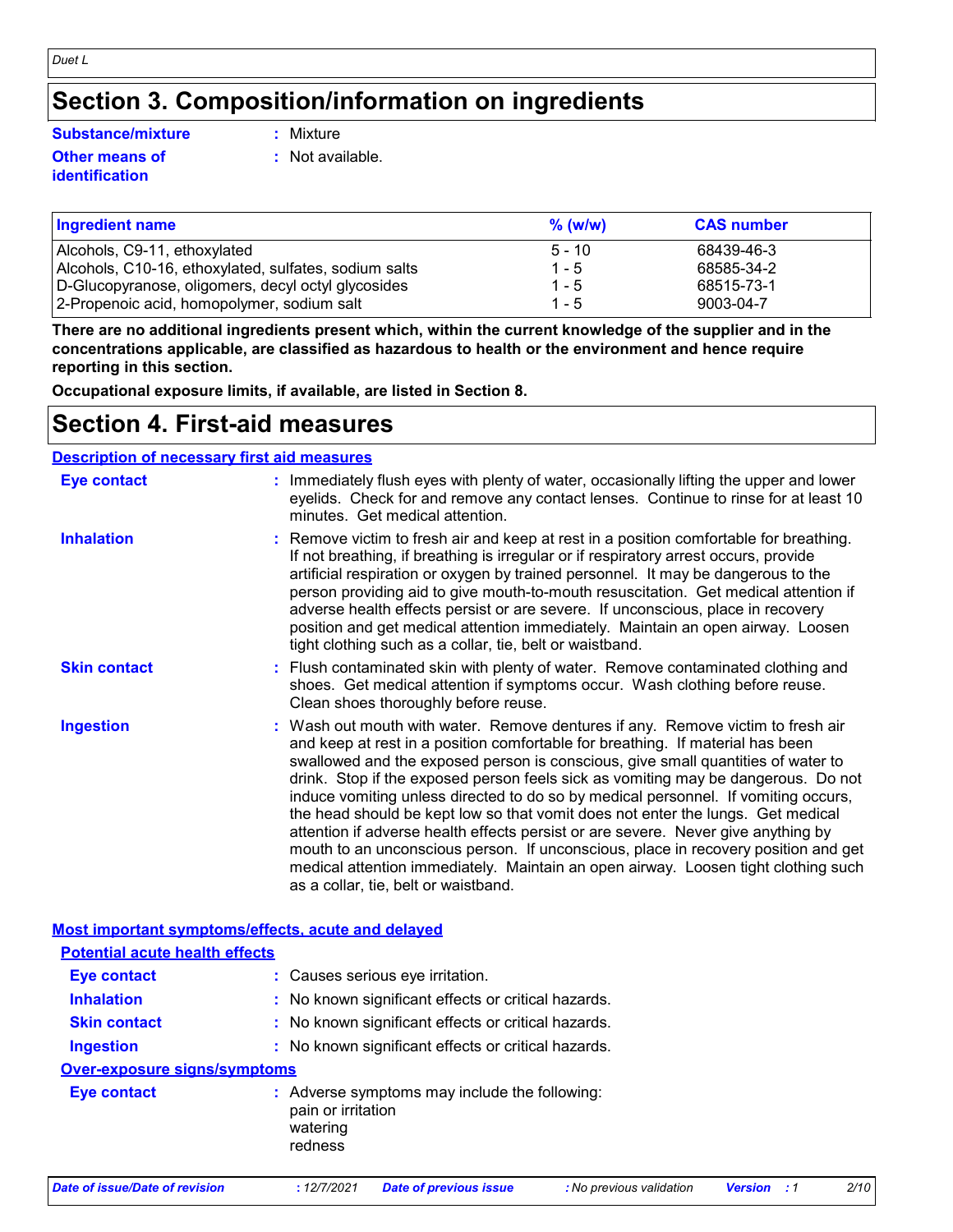## **Section 4. First-aid measures**

| <b>Inhalation</b>   | : No specific data. |
|---------------------|---------------------|
| <b>Skin contact</b> | : No specific data. |
| Ingestion           | : No specific data. |

#### **Protection of first-aiders :** No action shall be taken involving any personal risk or without suitable training. It may be dangerous to the person providing aid to give mouth-to-mouth resuscitation. **Notes to physician :** Treat symptomatically. Contact poison treatment specialist immediately if large quantities have been ingested or inhaled. **Specific treatments :** No specific treatment. **Indication of immediate medical attention and special treatment needed, if necessary**

#### **See toxicological information (Section 11)**

| <b>Section 5. Fire-fighting measures</b>                 |                                                                                                                                                                                                     |  |
|----------------------------------------------------------|-----------------------------------------------------------------------------------------------------------------------------------------------------------------------------------------------------|--|
| <b>Extinguishing media</b>                               |                                                                                                                                                                                                     |  |
| <b>Suitable extinguishing</b><br>media                   | : Use an extinguishing agent suitable for the surrounding fire.                                                                                                                                     |  |
| <b>Unsuitable extinguishing</b><br>media                 | : None known.                                                                                                                                                                                       |  |
| <b>Specific hazards arising</b><br>from the chemical     | : In a fire or if heated, a pressure increase will occur and the container may burst.                                                                                                               |  |
| <b>Hazardous thermal</b><br>decomposition products       | : Decomposition products may include the following materials:<br>carbon dioxide<br>carbon monoxide<br>sulfur oxides<br>metal oxide/oxides                                                           |  |
| <b>Special protective actions</b><br>for fire-fighters   | : Promptly isolate the scene by removing all persons from the vicinity of the incident if<br>there is a fire. No action shall be taken involving any personal risk or without<br>suitable training. |  |
| <b>Special protective</b><br>equipment for fire-fighters | : Fire-fighters should wear appropriate protective equipment and self-contained<br>breathing apparatus (SCBA) with a full face-piece operated in positive pressure<br>mode.                         |  |

## **Section 6. Accidental release measures**

|                                  | <b>Personal precautions, protective equipment and emergency procedures</b>                                                                                                                                                                                                                                                                                                                                       |
|----------------------------------|------------------------------------------------------------------------------------------------------------------------------------------------------------------------------------------------------------------------------------------------------------------------------------------------------------------------------------------------------------------------------------------------------------------|
| For non-emergency<br>personnel   | : No action shall be taken involving any personal risk or without suitable training.<br>Evacuate surrounding areas. Keep unnecessary and unprotected personnel from<br>entering. Do not touch or walk through spilled material. Avoid breathing vapor or<br>mist. Provide adequate ventilation. Wear appropriate respirator when ventilation is<br>inadequate. Put on appropriate personal protective equipment. |
|                                  | For emergency responders : If specialized clothing is required to deal with the spillage, take note of any<br>information in Section 8 on suitable and unsuitable materials. See also the<br>information in "For non-emergency personnel".                                                                                                                                                                       |
| <b>Environmental precautions</b> | : Avoid dispersal of spilled material and runoff and contact with soil, waterways,<br>drains and sewers. Inform the relevant authorities if the product has caused<br>environmental pollution (sewers, waterways, soil or air).                                                                                                                                                                                  |

#### **Methods and materials for containment and cleaning up**

| Date of issue/Date of revision | : 12/7/2021 Date of previous issue |  | No previous validation <b>Version</b> : 1 |  | 3/10 |
|--------------------------------|------------------------------------|--|-------------------------------------------|--|------|
|--------------------------------|------------------------------------|--|-------------------------------------------|--|------|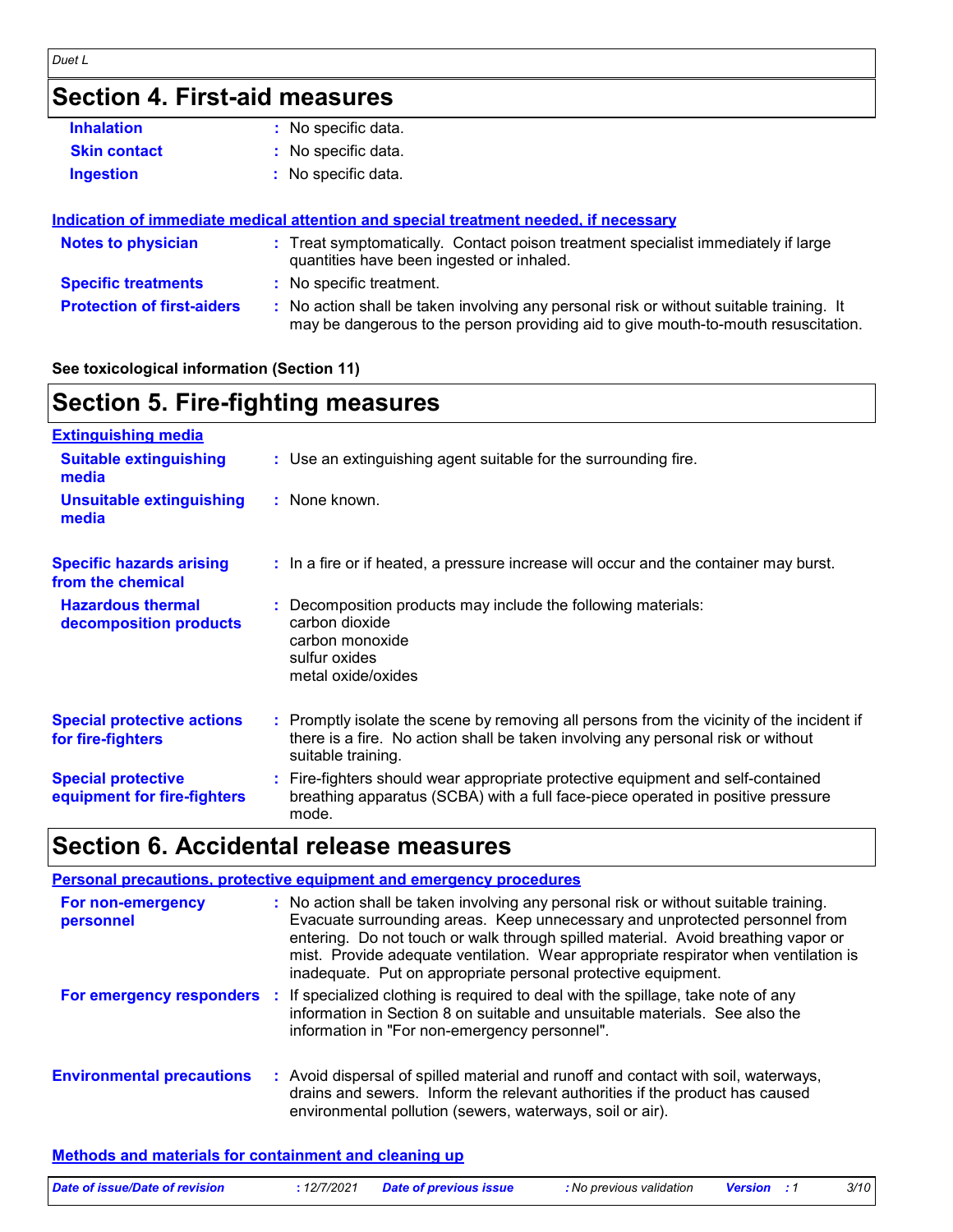## **Section 6. Accidental release measures**

| <b>Small spill</b> | : Stop leak if without risk. Move containers from spill area. Dilute with water and mop<br>up if water-soluble. Alternatively, or if water-insoluble, absorb with an inert dry<br>material and place in an appropriate waste disposal container. Dispose of via a<br>licensed waste disposal contractor.                                                                                                                                                                                                                                                                                                                                                                                                        |
|--------------------|-----------------------------------------------------------------------------------------------------------------------------------------------------------------------------------------------------------------------------------------------------------------------------------------------------------------------------------------------------------------------------------------------------------------------------------------------------------------------------------------------------------------------------------------------------------------------------------------------------------------------------------------------------------------------------------------------------------------|
| <b>Large spill</b> | : Stop leak if without risk. Move containers from spill area. Approach release from<br>upwind. Prevent entry into sewers, water courses, basements or confined areas.<br>Wash spillages into an effluent treatment plant or proceed as follows. Contain and<br>collect spillage with non-combustible, absorbent material e.g. sand, earth,<br>vermiculite or diatomaceous earth and place in container for disposal according to<br>local regulations (see Section 13). Dispose of via a licensed waste disposal<br>contractor. Contaminated absorbent material may pose the same hazard as the<br>spilled product. Note: see Section 1 for emergency contact information and Section<br>13 for waste disposal. |

## **Section 7. Handling and storage**

### **Precautions for safe handling**

| <b>Protective measures</b>                                                | : Put on appropriate personal protective equipment (see Section 8). Do not ingest.<br>Avoid contact with eyes, skin and clothing. Avoid breathing vapor or mist. Keep in<br>the original container or an approved alternative made from a compatible material,<br>kept tightly closed when not in use. Empty containers retain product residue and<br>can be hazardous. Do not reuse container.                                                                                                                                                                                    |
|---------------------------------------------------------------------------|------------------------------------------------------------------------------------------------------------------------------------------------------------------------------------------------------------------------------------------------------------------------------------------------------------------------------------------------------------------------------------------------------------------------------------------------------------------------------------------------------------------------------------------------------------------------------------|
| <b>Advice on general</b><br>occupational hygiene                          | : Eating, drinking and smoking should be prohibited in areas where this material is<br>handled, stored and processed. Workers should wash hands and face before<br>eating, drinking and smoking. Remove contaminated clothing and protective<br>equipment before entering eating areas. See also Section 8 for additional<br>information on hygiene measures.                                                                                                                                                                                                                      |
| <b>Conditions for safe storage,</b><br>including any<br>incompatibilities | : Store in accordance with local regulations. Store in original container protected<br>from direct sunlight in a dry, cool and well-ventilated area, away from incompatible<br>materials (see Section 10) and food and drink. Keep container tightly closed and<br>sealed until ready for use. Containers that have been opened must be carefully<br>resealed and kept upright to prevent leakage. Do not store in unlabeled containers.<br>Use appropriate containment to avoid environmental contamination. See Section 10<br>for incompatible materials before handling or use. |

## **Section 8. Exposure controls/personal protection**

#### **Control parameters**

## **Occupational exposure limits**

None.

| <b>Appropriate engineering</b><br><b>controls</b><br><b>Environmental exposure</b><br>controls | : Good general ventilation should be sufficient to control worker exposure to airborne<br>contaminants.<br>: Emissions from ventilation or work process equipment should be checked to ensure<br>they comply with the requirements of environmental protection legislation. In some<br>cases, fume scrubbers, filters or engineering modifications to the process<br>equipment will be necessary to reduce emissions to acceptable levels. |
|------------------------------------------------------------------------------------------------|--------------------------------------------------------------------------------------------------------------------------------------------------------------------------------------------------------------------------------------------------------------------------------------------------------------------------------------------------------------------------------------------------------------------------------------------|
| <b>Individual protection measures</b><br><b>Hygiene measures</b>                               | : Wash hands, forearms and face thoroughly after handling chemical products, before<br>eating, smoking and using the lavatory and at the end of the working period.<br>Appropriate techniques should be used to remove potentially contaminated clothing.<br>Wash contaminated clothing before reusing. Ensure that eyewash stations and<br>safety showers are close to the workstation location.                                          |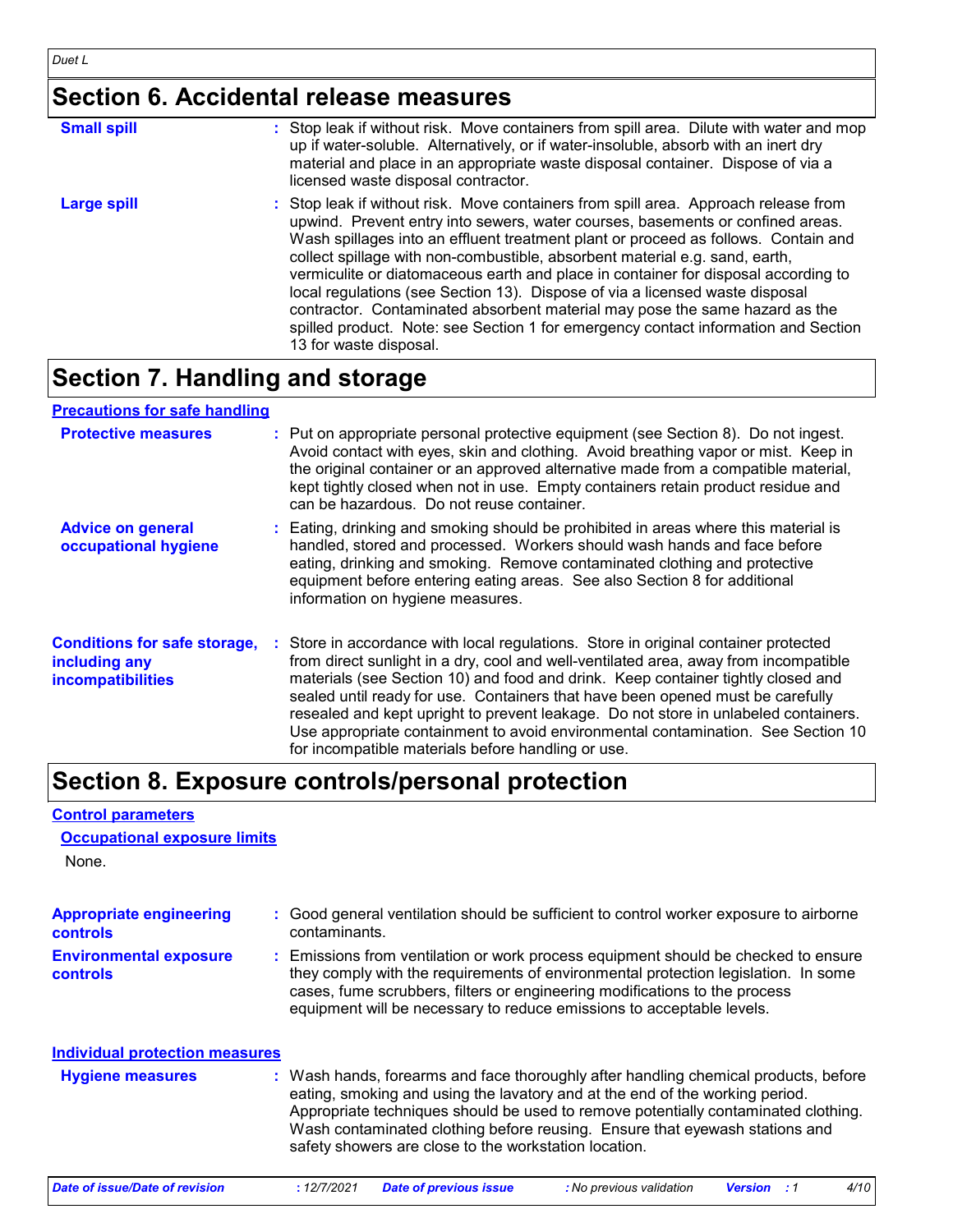## **Section 8. Exposure controls/personal protection**

| <b>Eye/face protection</b>    | : Safety eyewear complying with an approved standard should be used when a risk<br>assessment indicates this is necessary to avoid exposure to liquid splashes, mists,<br>gases or dusts. If contact is possible, the following protection should be worn,<br>unless the assessment indicates a higher degree of protection: chemical splash<br>goggles.                                                                                                                                                                                                                                                                  |
|-------------------------------|---------------------------------------------------------------------------------------------------------------------------------------------------------------------------------------------------------------------------------------------------------------------------------------------------------------------------------------------------------------------------------------------------------------------------------------------------------------------------------------------------------------------------------------------------------------------------------------------------------------------------|
| <b>Skin protection</b>        |                                                                                                                                                                                                                                                                                                                                                                                                                                                                                                                                                                                                                           |
| <b>Hand protection</b>        | : Chemical-resistant, impervious gloves complying with an approved standard should<br>be worn at all times when handling chemical products if a risk assessment indicates<br>this is necessary. Considering the parameters specified by the glove manufacturer,<br>check during use that the gloves are still retaining their protective properties. It<br>should be noted that the time to breakthrough for any glove material may be<br>different for different glove manufacturers. In the case of mixtures, consisting of<br>several substances, the protection time of the gloves cannot be accurately<br>estimated. |
| <b>Body protection</b>        | : Personal protective equipment for the body should be selected based on the task<br>being performed and the risks involved and should be approved by a specialist<br>before handling this product.                                                                                                                                                                                                                                                                                                                                                                                                                       |
| <b>Other skin protection</b>  | : Appropriate footwear and any additional skin protection measures should be<br>selected based on the task being performed and the risks involved and should be<br>approved by a specialist before handling this product.                                                                                                                                                                                                                                                                                                                                                                                                 |
| <b>Respiratory protection</b> | Based on the hazard and potential for exposure, select a respirator that meets the<br>appropriate standard or certification. Respirators must be used according to a<br>respiratory protection program to ensure proper fitting, training, and other important<br>aspects of use.                                                                                                                                                                                                                                                                                                                                         |

## **Section 9. Physical and chemical properties**

| <b>Appearance</b>                                 |                                                                        |
|---------------------------------------------------|------------------------------------------------------------------------|
| <b>Physical state</b>                             | $:$ Liquid.                                                            |
| <b>Color</b>                                      | : Clear. Blue. [Dark]                                                  |
| Odor                                              | $:$ Pleasant.                                                          |
| <b>Odor threshold</b>                             | : Not available.                                                       |
| pH                                                | : 7 to 8                                                               |
| <b>Melting point</b>                              | : Not available.                                                       |
| <b>Boiling point</b>                              | : Not available.                                                       |
| <b>Flash point</b>                                | : Closed cup: >200°C (>392°F) [Product does not sustain combustion.]   |
| <b>Evaporation rate</b>                           | : Not available.                                                       |
| <b>Flammability (solid, gas)</b>                  | : Not available.                                                       |
| Lower and upper explosive                         | : Not available.                                                       |
| (flammable) limits                                |                                                                        |
| <b>Vapor pressure</b>                             | : Not available.                                                       |
| <b>Vapor density</b>                              | : Not available.                                                       |
| <b>Relative density</b>                           | : 1.043                                                                |
| <b>Solubility</b>                                 | : Easily soluble in the following materials: cold water and hot water. |
| <b>Solubility in water</b>                        | : Not available.                                                       |
| <b>Partition coefficient: n-</b><br>octanol/water | $:$ Not available.                                                     |
| <b>Auto-ignition temperature</b>                  | : Not available.                                                       |
| <b>Decomposition temperature</b>                  | : Not available.                                                       |
| <b>Viscosity</b>                                  | : Not available.                                                       |
| Flow time (ISO 2431)                              | : Not available.                                                       |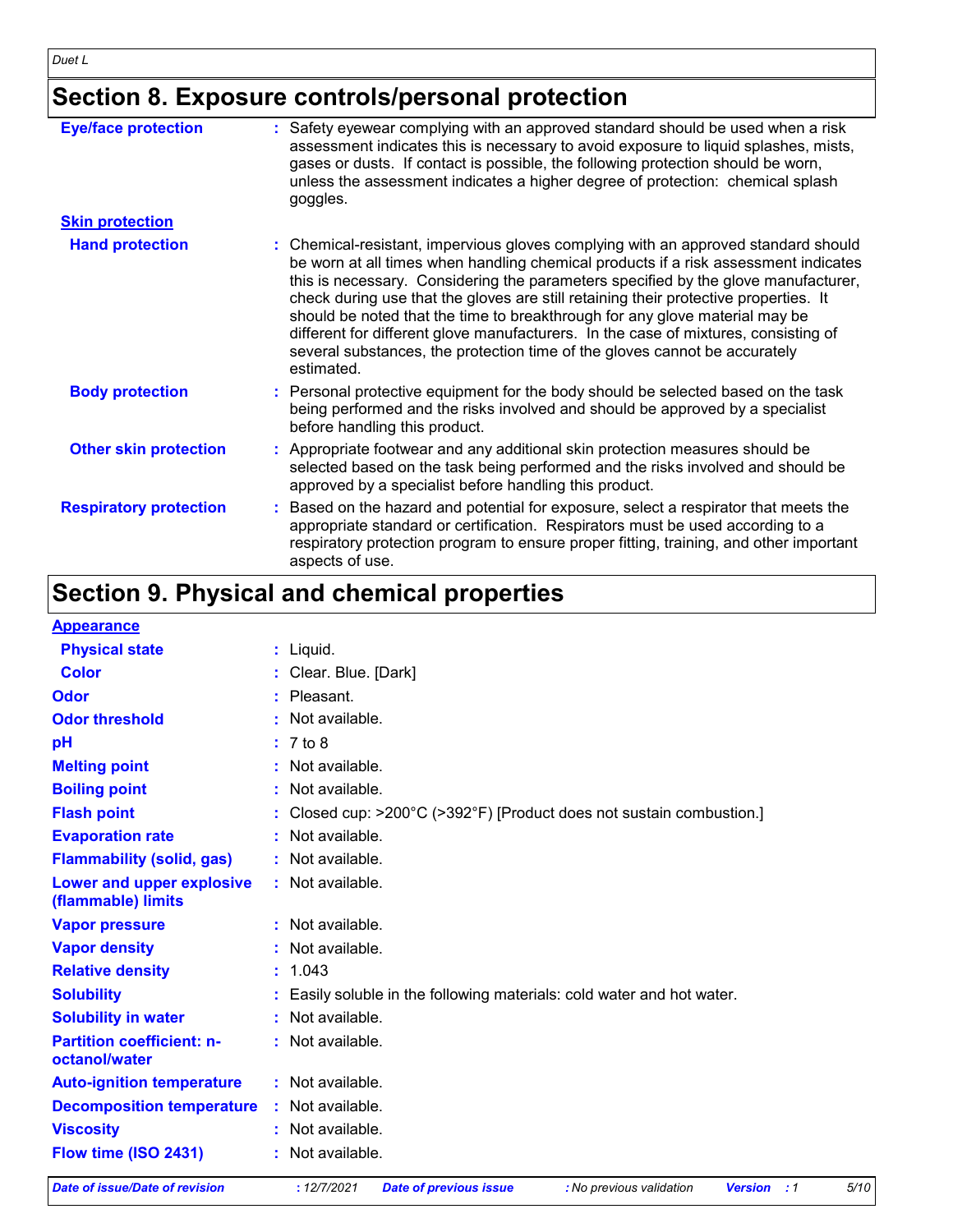## **Section 10. Stability and reactivity**

| Cootian 11 Tavioalagiaal information         |                                                                                                           |
|----------------------------------------------|-----------------------------------------------------------------------------------------------------------|
| <b>Hazardous decomposition</b><br>products   | : Under normal conditions of storage and use, hazardous decomposition products<br>should not be produced. |
| <b>Incompatible materials</b>                | : Not available.                                                                                          |
| <b>Conditions to avoid</b>                   | : No specific data.                                                                                       |
| <b>Possibility of hazardous</b><br>reactions | : Under normal conditions of storage and use, hazardous reactions will not occur.                         |
| <b>Chemical stability</b>                    | : The product is stable.                                                                                  |
| <b>Reactivity</b>                            | : No specific test data related to reactivity available for this product or its ingredients.              |

## **Section 11. Toxicological information**

#### **Information on toxicological effects**

#### **Acute toxicity**

| <b>Product/ingredient name</b>                                                            | <b>Besult</b> | <b>Species</b> | <b>Dose</b>               | <b>Exposure</b> |
|-------------------------------------------------------------------------------------------|---------------|----------------|---------------------------|-----------------|
| Alcohols, C9-11, ethoxylated   LD50 Oral<br>2-Propenoic acid,<br>homopolymer, sodium salt | LD50 Oral     | Rat<br>Rat     | 1378 mg/kg<br>>8250 mg/kg |                 |

#### **Irritation/Corrosion**

| <b>Product/ingredient name</b>                | <b>Besult</b>            | <b>Species</b> | <b>Score</b> | <b>Exposure</b> | <b>Observation</b> |
|-----------------------------------------------|--------------------------|----------------|--------------|-----------------|--------------------|
| 2-Propenoic acid,<br>homopolymer, sodium salt | Eyes - Moderate irritant | Rabbit         |              | 12 milligrams   |                    |

#### **Sensitization**

Not available.

#### **Mutagenicity**

Not available.

#### **Carcinogenicity**

Not available.

**Reproductive toxicity**

Not available.

#### **Teratogenicity**

Not available.

#### **Specific target organ toxicity (single exposure)**

Not available.

#### **Specific target organ toxicity (repeated exposure)**

Not available.

#### **Aspiration hazard**

Not available.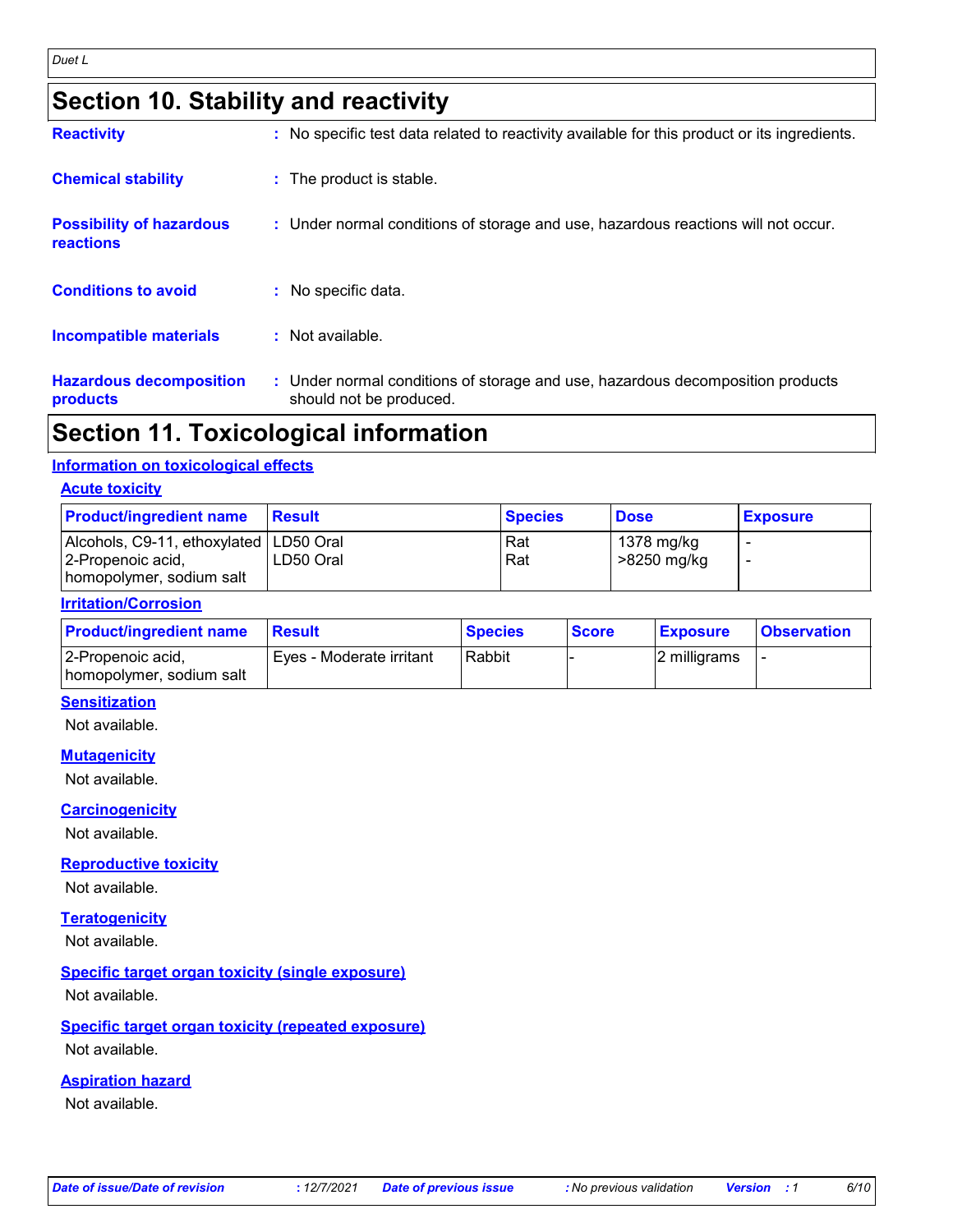|                                                        | <b>Section 11. Toxicological information</b> |                                                                                              |  |
|--------------------------------------------------------|----------------------------------------------|----------------------------------------------------------------------------------------------|--|
| <b>Information on the likely</b><br>routes of exposure |                                              | : Routes of entry anticipated: Oral, Dermal.<br>Routes of entry not anticipated: Inhalation. |  |
| <b>Potential acute health effects</b>                  |                                              |                                                                                              |  |
| <b>Eye contact</b>                                     |                                              | : Causes serious eye irritation.                                                             |  |
| <b>Inhalation</b>                                      |                                              | : No known significant effects or critical hazards.                                          |  |
| <b>Skin contact</b>                                    |                                              | : No known significant effects or critical hazards.                                          |  |
| <b>Ingestion</b>                                       |                                              | : No known significant effects or critical hazards.                                          |  |

#### **Symptoms related to the physical, chemical and toxicological characteristics**

| Eye contact         | : Adverse symptoms may include the following:<br>pain or irritation<br>watering<br>redness |
|---------------------|--------------------------------------------------------------------------------------------|
| <b>Inhalation</b>   | : No specific data.                                                                        |
| <b>Skin contact</b> | : No specific data.                                                                        |
| <b>Ingestion</b>    | : No specific data.                                                                        |

#### **Delayed and immediate effects and also chronic effects from short and long term exposure**

| <b>Short term exposure</b>                        |                    |
|---------------------------------------------------|--------------------|
| <b>Potential immediate</b><br>effects             | : Not available.   |
| <b>Potential delayed effects</b>                  | : Not available.   |
| <b>Long term exposure</b>                         |                    |
| <b>Potential immediate</b><br>effects             | $:$ Not available. |
| <b>Potential delayed effects : Not available.</b> |                    |
| <b>Potential chronic health effects</b>           |                    |

Not available.

| <b>General</b>               | : No known significant effects or critical hazards. |
|------------------------------|-----------------------------------------------------|
| <b>Carcinogenicity</b>       | : No known significant effects or critical hazards. |
| <b>Mutagenicity</b>          | : No known significant effects or critical hazards. |
| <b>Teratogenicity</b>        | : No known significant effects or critical hazards. |
| <b>Developmental effects</b> | : No known significant effects or critical hazards. |
| <b>Fertility effects</b>     | : No known significant effects or critical hazards. |

#### **Numerical measures of toxicity**

**Acute toxicity estimates**

Not available.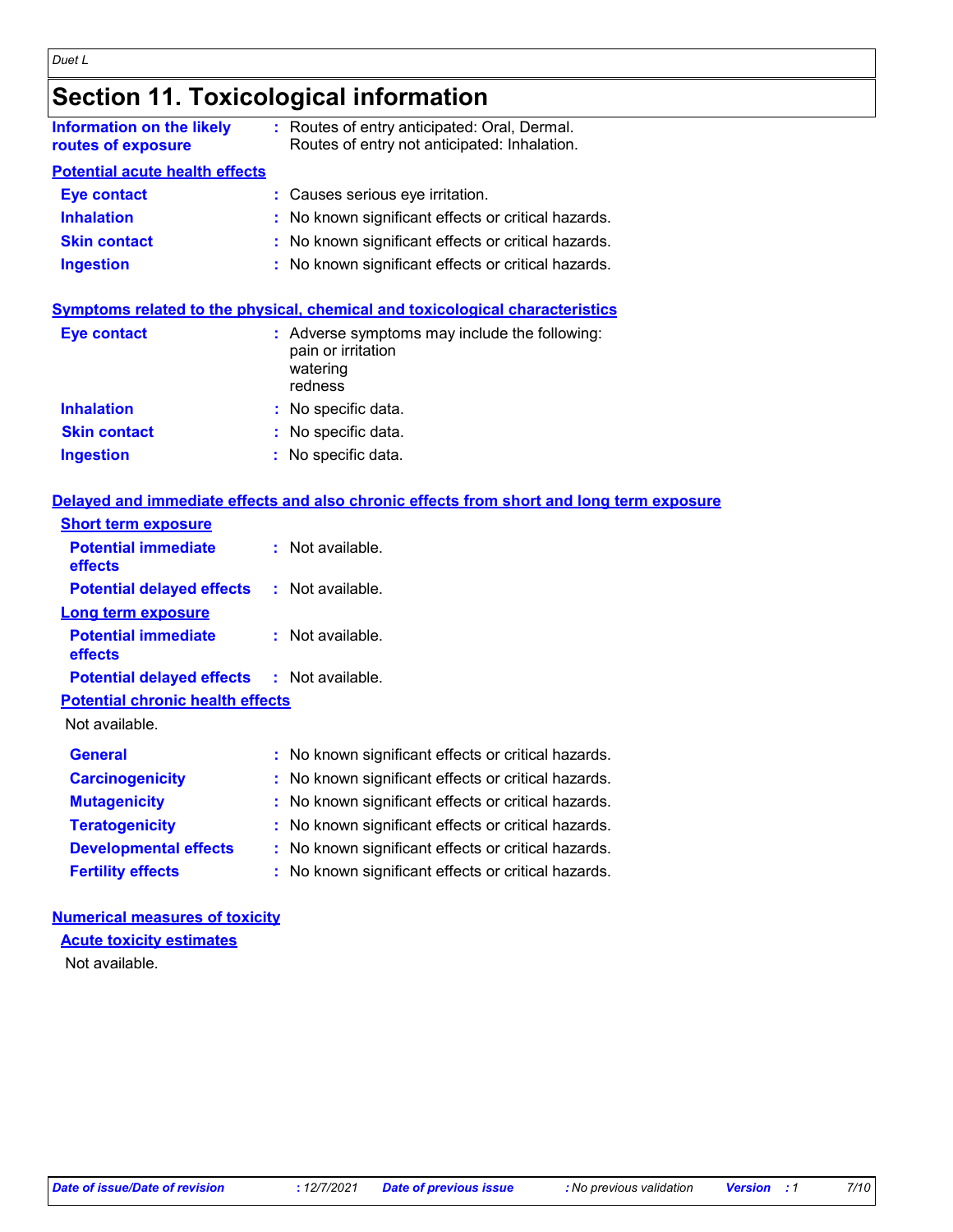## **Section 12. Ecological information**

#### **Toxicity**

| <b>Product/ingredient name</b>                              | <b>Result</b>                    | <b>Species</b>                                | <b>Exposure</b> |
|-------------------------------------------------------------|----------------------------------|-----------------------------------------------|-----------------|
| Alcohols, C9-11, ethoxylated                                | Acute EC50 5.36 mg/l Fresh water | Crustaceans - Ceriodaphnia<br>dubia - Neonate | 48 hours        |
|                                                             | Acute EC50 2686 µg/l Fresh water | Daphnia - Daphnia magna -<br>Neonate          | 48 hours        |
|                                                             | Acute LC50 8500 µg/l Fresh water | Fish - Pimephales promelas                    | 96 hours        |
| Alcohols, C10-16,<br>ethoxylated, sulfates,<br>sodium salts | Acute EC50 3.43 mg/l Fresh water | Crustaceans - Ceriodaphnia<br>dubia - Neonate | 48 hours        |

#### **Persistence and degradability**

Not available.

#### **Bioaccumulative potential**

| <b>Product/ingredient name</b>                               | <b>LogP</b> <sub>ow</sub> | <b>BCF</b> | <b>Potential</b> |
|--------------------------------------------------------------|---------------------------|------------|------------------|
| D-Glucopyranose, oligomers, 1-0.07<br>decyl octyl glycosides |                           |            | low              |

#### **Mobility in soil**

**Soil/water partition coefficient (KOC) :** Not available.

#### **Other adverse effects** : No known significant effects or critical hazards.

### **Section 13. Disposal considerations**

| <b>Disposal methods</b> | : The generation of waste should be avoided or minimized wherever possible.<br>Disposal of this product, solutions and any by-products should at all times comply<br>with the requirements of environmental protection and waste disposal legislation<br>and any regional local authority requirements. Dispose of surplus and non-<br>recyclable products via a licensed waste disposal contractor. Waste should not be<br>disposed of untreated to the sewer unless fully compliant with the requirements of<br>all authorities with jurisdiction. Waste packaging should be recycled. Incineration or<br>landfill should only be considered when recycling is not feasible. This material and<br>its container must be disposed of in a safe way. Care should be taken when<br>handling emptied containers that have not been cleaned or rinsed out. Empty |
|-------------------------|---------------------------------------------------------------------------------------------------------------------------------------------------------------------------------------------------------------------------------------------------------------------------------------------------------------------------------------------------------------------------------------------------------------------------------------------------------------------------------------------------------------------------------------------------------------------------------------------------------------------------------------------------------------------------------------------------------------------------------------------------------------------------------------------------------------------------------------------------------------|
|                         | containers or liners may retain some product residues. Avoid dispersal of spilled<br>material and runoff and contact with soil, waterways, drains and sewers.                                                                                                                                                                                                                                                                                                                                                                                                                                                                                                                                                                                                                                                                                                 |

## **Section 14. Transport information**

|                                       | <b>TDG</b><br><b>Classification</b> | <b>DOT</b><br><b>Classification</b>          | <b>ADR/RID</b> | <b>IMDG</b>              | <b>IATA</b>                |
|---------------------------------------|-------------------------------------|----------------------------------------------|----------------|--------------------------|----------------------------|
| <b>UN number</b>                      | Not regulated.                      | Not regulated.                               | Not regulated. | Not regulated.           | Not regulated.             |
| <b>UN proper</b><br>shipping name     |                                     |                                              |                |                          |                            |
|                                       |                                     |                                              |                |                          |                            |
| <b>Date of issue/Date of revision</b> |                                     | <b>Date of previous issue</b><br>: 12/7/2021 |                | : No previous validation | 8/10<br><b>Version</b> : 1 |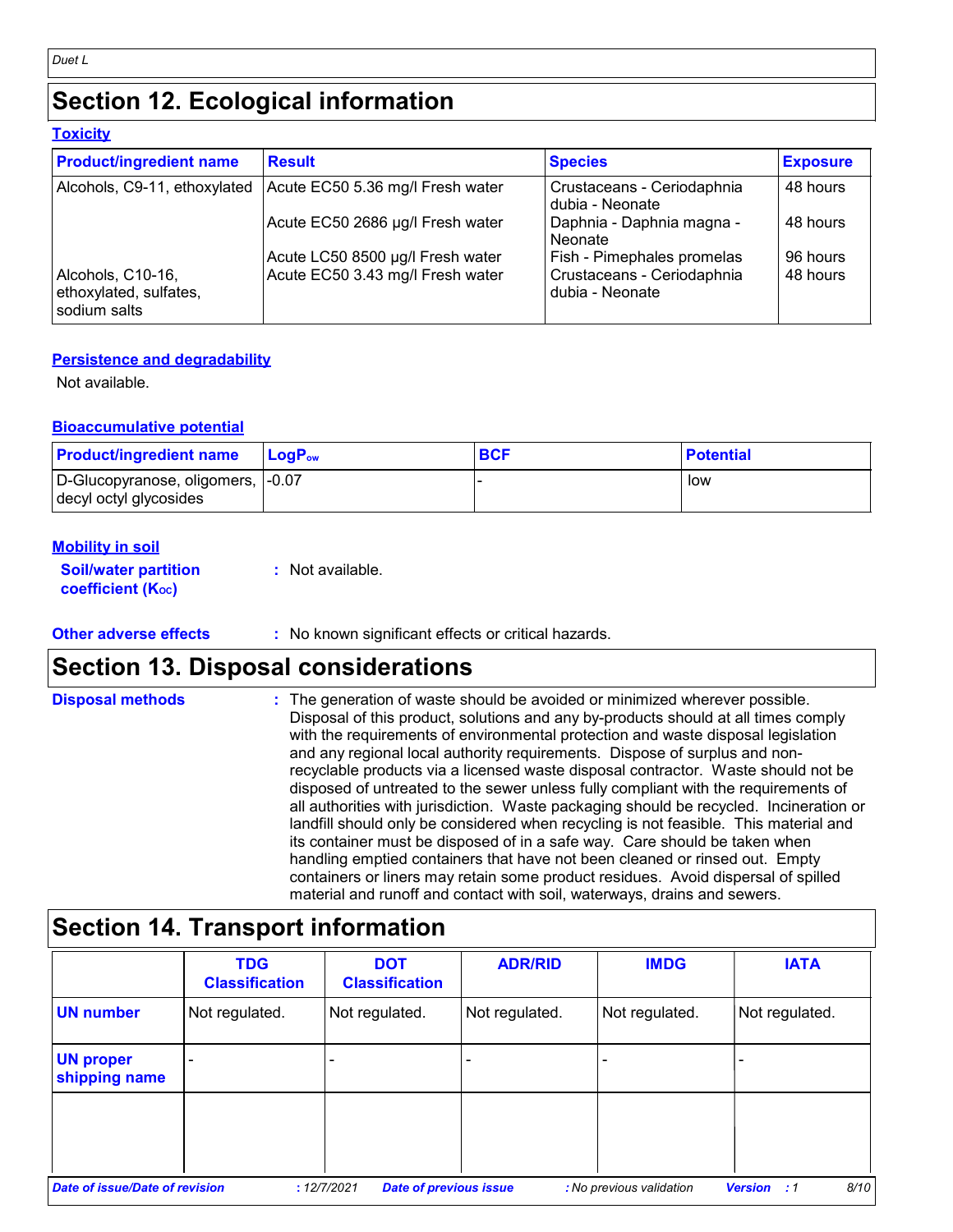| Duet L                                   |     |     |     |     |     |
|------------------------------------------|-----|-----|-----|-----|-----|
| <b>Section 14. Transport information</b> |     |     |     |     |     |
| <b>Transport</b><br>hazard class(es)     |     |     |     |     |     |
| <b>Packing group</b>                     |     |     |     |     |     |
| <b>Environmental</b><br>hazards          | No. | No. | No. | No. | No. |

**Special precautions for user Transport within user's premises:** always transport in closed containers that are **:** upright and secure. Ensure that persons transporting the product know what to do in the event of an accident or spillage.

**Transport in bulk according to Annex II of MARPOL and the IBC Code :** Not available.

## **Section 15. Regulatory information**

#### **Canadian lists**

- **Canadian NPRI :** None of the components are listed.
- **CEPA Toxic substances :** None of the components are listed.
- 

#### **International regulations**

**Chemical Weapon Convention List Schedules I, II & III Chemicals** Not listed.

**Montreal Protocol**

Not listed.

**Stockholm Convention on Persistent Organic Pollutants** Not listed.

**Rotterdam Convention on Prior Informed Consent (PIC)**

Not listed.

**UNECE Aarhus Protocol on POPs and Heavy Metals** Not listed.

#### **Inventory list**

- **Australia :** Not determined.
- **Canada :** Not determined.
- **China :** Not determined.
- **Europe :** At least one component is not listed.
- **Japan : Japan inventory (ENCS)**: Not determined. **Japan inventory (ISHL)**: Not determined.
- **Republic of Korea :** Not determined. **Malaysia :** Not determined **New Zealand :** Not determined. **Philippines :** Not determined. **Taiwan :** Not determined.

**Turkey :** Not determined. **Thailand :** Not determined.